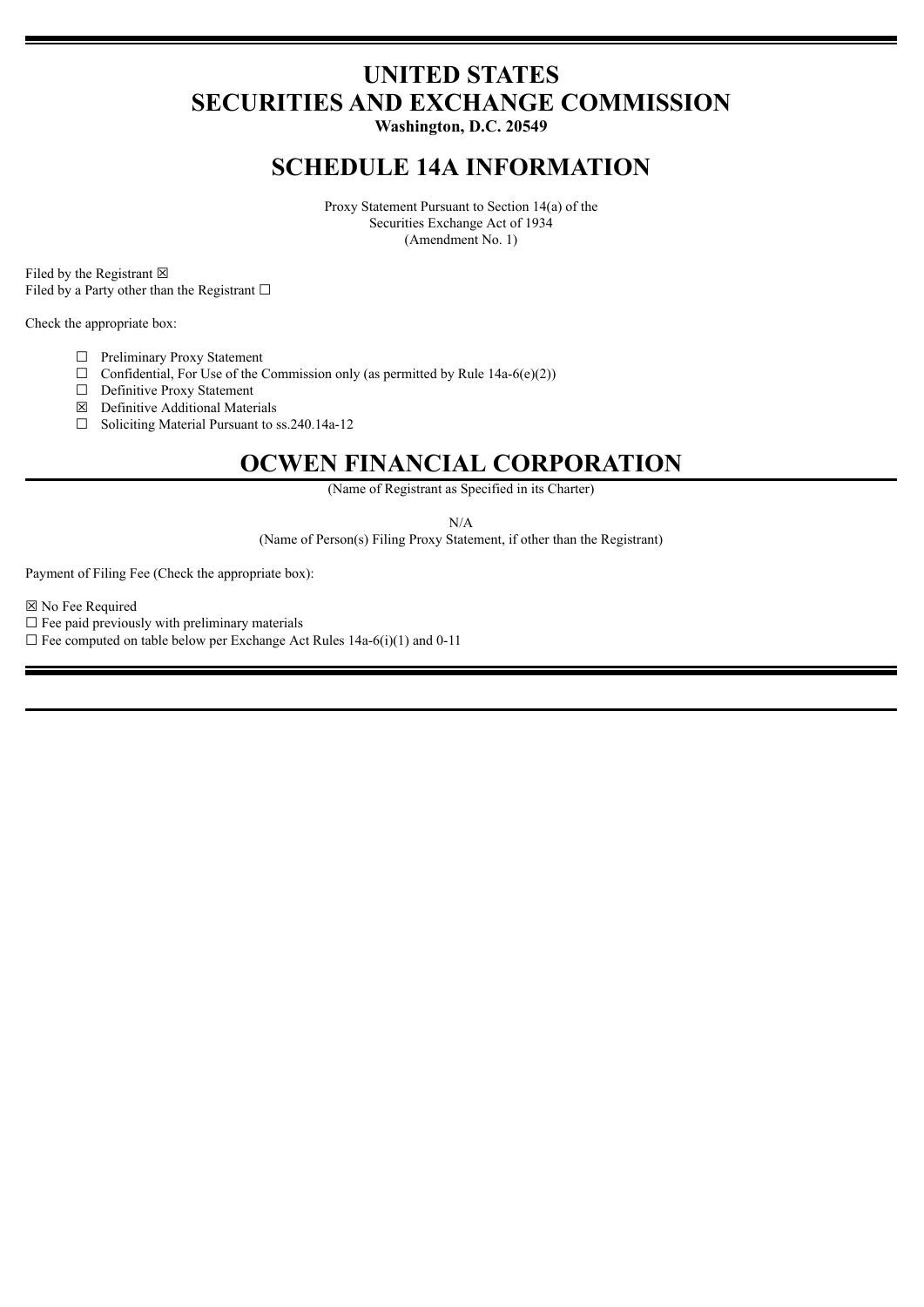#### **Explanatory Note**

On April 18, 2022, Ocwen Financial Corporation (the "Company") filed with the Securities and Exchange Commission ("SEC") its definitive proxy statement (the "Original Proxy Statement") for the 2022 Annual Meeting of Shareholders, which will be held virtually via live audiocast on the Internet at 9:00 a.m. Eastern Daylight Time, on Wednesday, May 25, 2022.

As described in Proposal Four of the Original Proxy Statement, the Company is requesting that shareholders approve an amendment to the Ocwen Financial Corporation 2021 Equity Incentive Plan (the "2021 Plan") to increase the number of available shares by 150,000. The Company has determined to file this amendment to the Original Proxy Statement (collectively, the "Revised Definitive Proxy") to supplement the Company's disclosure relating to the number of shares of the Company's common stock that are subject to outstanding awards under our equity compensation plans as of December 31, 2021 with equivalent information as of April 13, 2022. This disclosure is intended to update information available for the purpose of shareholder plan modeling to aid in evaluation of the proposal.

Accordingly, this Revised Definitive Proxy amends Proposal Four as set forth herein. Except as described in the preceding sentence, this filing does not modify or update any disclosures presented in the Original Proxy Statement. From and after the date of this filing, any references to the "Proxy Statement" are to the Revised Definitive Proxy as amended hereby.

Shareholders who have already voted need not take any action but may, if they wish, change or revoke their vote by following the instructions described on page 3 of the Original Proxy Statement. Shareholders who have not voted are encouraged to vote as soon as possible.